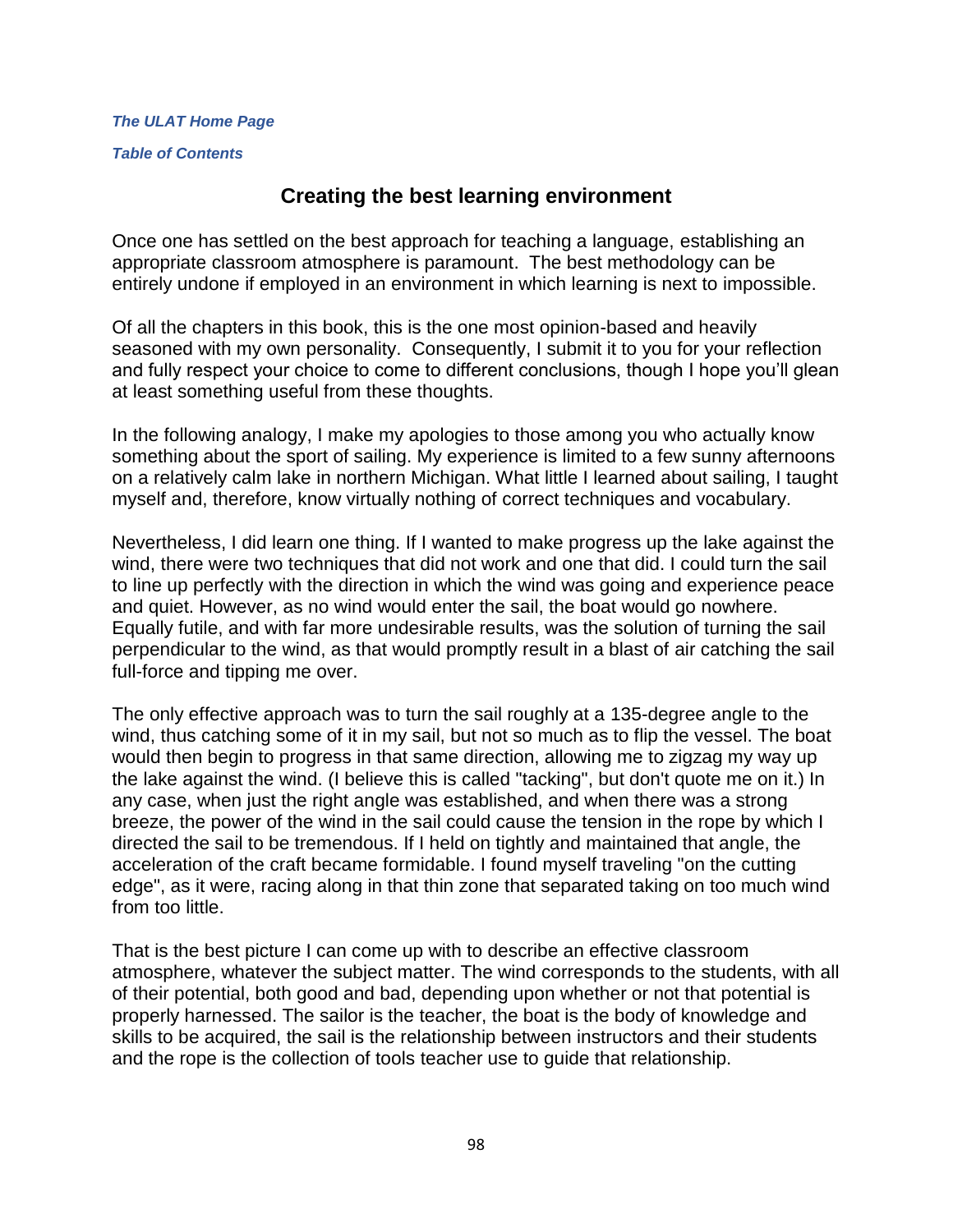The first of the two unsuccessful methods of advancing into the wind is simply turning the sail in line with the air current and, thus, getting nowhere. This approach is analogous to aligning one's appearance, habits, speech, expectations and attitudes so closely with those of the students as to make teacher and student virtually indistinguishable, except for the obvious age difference. Typically, this occurs when teachers want to be the students' "friend", reducing demands to a minimum and presenting themselves as a buddy with whom the students can relax. Frequently in such an environment, teachers are looking for the students to fill some affective need in their own life, thus making themselves, and their relationship with the students, the focal point of the course. The result may be a lot of good feelings and laughter; however the students feel no particular compulsion to apply all of their faculties to the subject matter with which the course ostensibly deals.

The antithesis of this ineffective approach corresponds to the turning of the sail 90 degrees and placing it in direct opposition to the force of the wind, resulting in capsizing. This is akin to establishing a humorless, all-business classroom routine, devoid of any meaningful communication or relationship between the teachers and the students. Such an approach reminds me of the advice, only half-jokingly given, that I received as a beginning teacher back in the 1970's. In working with students in one's first year, I was told: "Don't smile until Christmas!" The most obvious weakness in such a lifeless approach is that we are dealing with language, which exists to facilitate communication. If the students either do not know or do not appreciate the teacher as a person, their desire to hear and communicate with that teacher will be greatly muted.

The ideal classroom atmosphere is one in which the students' intellectual capabilities are fully brought to bear at all times upon the objectives defined in the course syllabus. It is attained when teachers masterfully manage the following elements - their own "persona", behavioral expectations, pace of instruction, student accountability, and the personalization of course content. (Please note that I am talking here about establishing an atmosphere for learning and not about effective learning itself. If it is true that learning can be undercut by an inappropriate classroom atmosphere, the contrary is also true. The best atmosphere will result in no gain whatsoever for the students if instructional methodology is wanting.)

Low expectations for achievement and friendship-based, instead of content-based, student-teacher relationships result in the "ship" of meaningful learning becoming becalmed. On the other hand, humorless tedium and mindless routine result in that ship's capsizing amidst a sea of antagonism and demotivation. Artfully managing the five elements critical to a productive atmosphere causes the teacher and student to ride on the cutting edge of learning, leading to rapid progress when paired with effective curriculum. The following is an explanation of those five elements.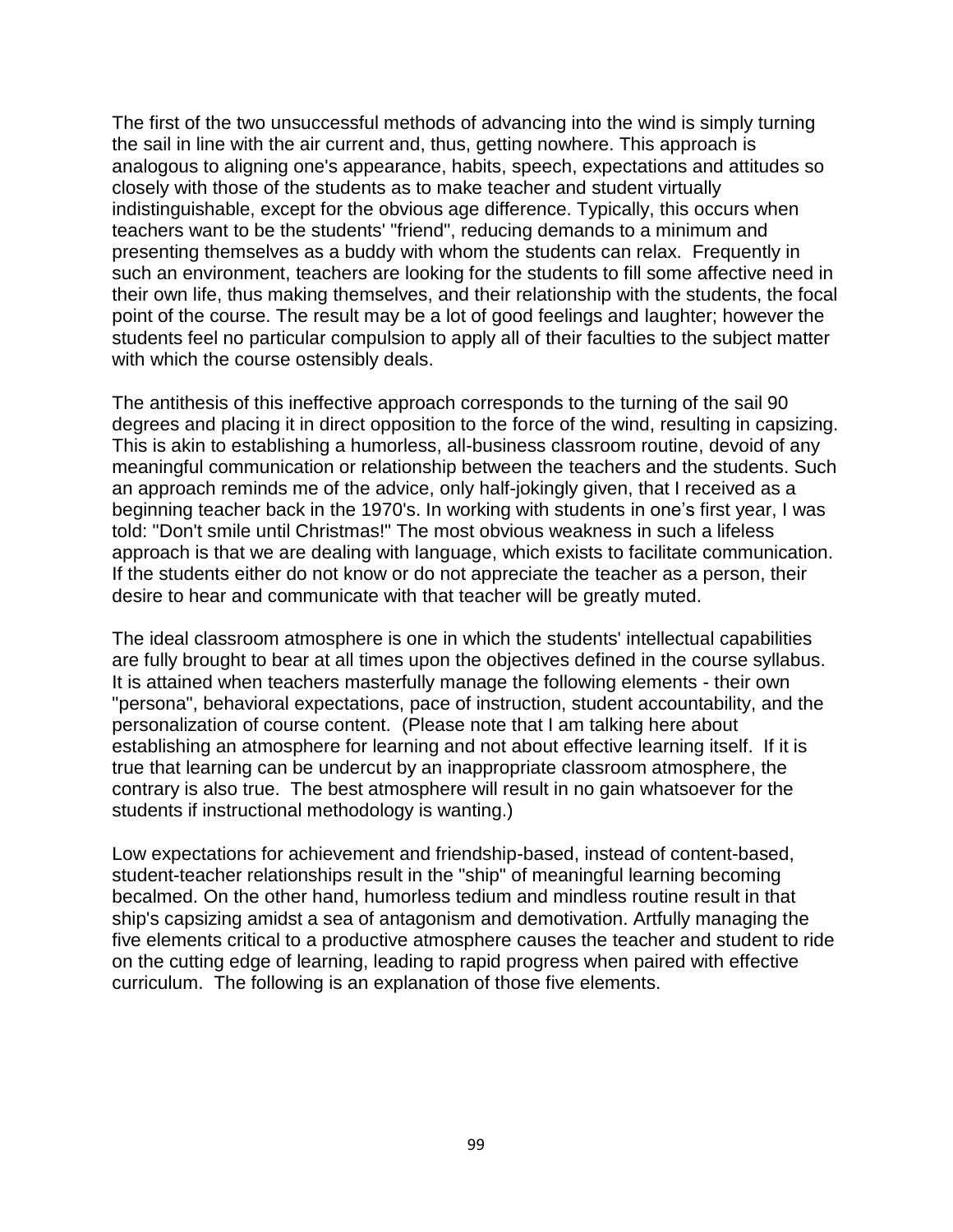### **The teacher's persona**

Teachers presents themselves and relate to the students in a manner that ensures that focus remains upon the subject matter at hand. To create a healthy distance between the students and themselves, teachers dress and speak in a way that shows that they see themselves as professionals and that they respect the role they have been given. Their diligence in preparation for class and in executing their lesson plan conveys to the students that they take their job seriously and consider their subject to be of the utmost value. Students can perceive that such teachers do not need their friendship, as their affective needs are met beyond the walls of the school, yet that these teachers both respect and enjoy their students and listen carefully to their remarks. Though they are careful to avoid allowing stories of their personal history from overshadowing the course objectives, they are willing to be transparent about their life when doing so will advance the goals of the course. In short, they do not blur the division between the role of teacher and student, but use their clothing, speech, work ethic and demeanor in class to facilitate learning.

### **Behavioral expectations**

If the characteristics described under "The Teacher's Persona" are respected, behavioral problems are almost invariably minimized. Nonetheless, effective teachers will have a small number of inviolable rules to ensure the maximization of time on task. Those rules ought to be as inflexible as the taut rope holding the straining sail into the wind and, because of their inviolability, they should be few. I have but three rules aimed at maximizing instructional time in my class:

- 1. Students are to be in their seats when the bell finishing ringing.
- 2. Students are not to leave their seats without permission.
- 3. Students are not to distract the teachers or other students, either by word or action, during instruction.

Whatever the rules on which you settle, keep them few and brief and insist that students respect them by means of concrete and consistent consequences for any violation. One should not feel sheepish or overly controlling about having a few rules to protect the effective use of class time. I once heard it said that rules are not joy-killing impositions on one's students. Rather, they are necessary guidelines within which "good things can run wild". They also convey to your students just how important you consider the subject matter to be, that nothing can erode time on task.

## **Pace of instruction**

The pace of instruction should be such that there is no "dead time" in class and that students are intellectually "on the edge of their seats". First, this requires that teachers have a clear lesson plan in mind or, better yet, in written form. Secondly, teachers must commit themselves to hard work in the classroom. They must push themselves, as does an athlete in competition, though pacing themselves in light of the number of classes to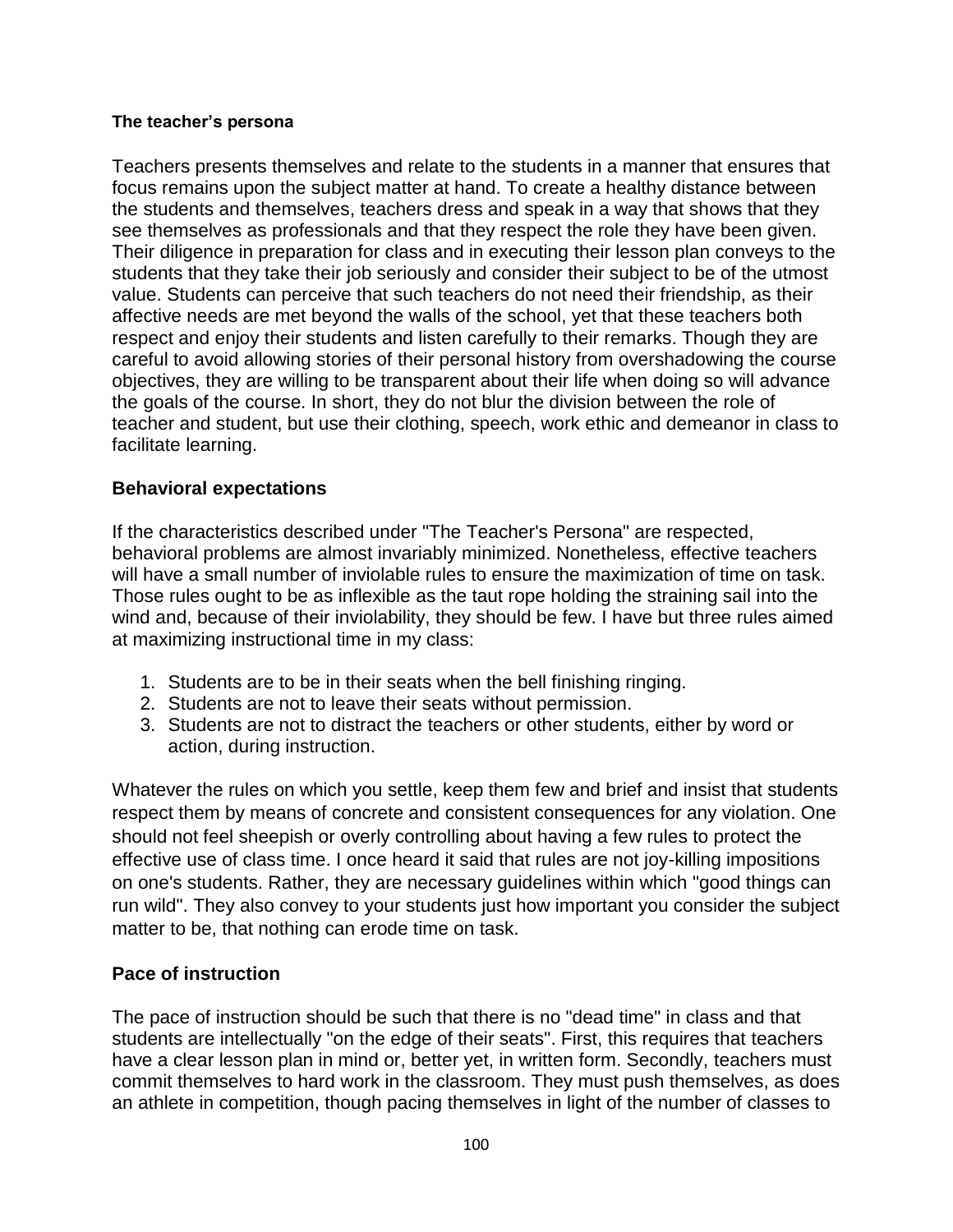be taught in a day. That means remaining actively engaged with the students, avoiding digressions, unless they be edifying ones, and making swift transitions from one activity or topic to the next.

### **Student accountability**

The previous section refers to teachers' responsibility to maintain an intense, efficient learning environment by their own personal commitment to hard work, efficiency and a brisk pace of instruction. However, there is another tool that they must use to create that same kind of intensity within the mind of the student. Here is an analogy from the sporting realm. A coach can insist upon a high-quality effort from his players in practice if they know that their playing time in the upcoming game is contingent upon their effort in practice. Similarly, students need to be held accountable for how they are using each minute of class time. The ideal is that they never see any moment of the class period as "down time" during which they can afford to "let down their guard" and daydream.

Provided that attaining a good grade in the class is a motivation for your students, judiciously emphasizing the importance of class participation is a key means of keeping students on the edge of their seats. Another means of maintaining intensity in the classroom involves making rapid transitions from one activity to the next and not waiting for students to "catch up" in a leisurely fashion with the change in directions. A third involves holding students accountable for how they have used any class time during which they were performing a task independently. The following sequence of activities, which I regularly perform with my own students, typifies all three of these practices.

First, my website, projected on the screen by means of the mounted video projector attached to my laptop, contains my daily lesson plans for each class. As students enter the classroom, these plans are visible on the classroom screen. Attendance and tardiness are noted within the first thirty seconds of class and then instruction begins promptly. If presenting a new concept, I will typically make a 10-minute presentation, interspersed with some interaction with the students to illustrate the point I am making. Once they have a general understanding of the topic, I send them to the computers I have lining the rear of the classroom to drill the topic online at my website for the next 10 minutes, usually working in pairs. After I can see that they have had enough time, I gently ring a bell on my desk, which is a signal to them that they are to log-off of their computers and return to their seats. The lesson is still projected on the screen so, as they are just finishing logging-off of the computer, I have the first item in the lesson already displayed. I then ask the first question or give the first instruction as they are still rising from their chairs at the computers to return to the front of the classroom. Since oral participation in class represents 50% of their final grade, students move quickly (some almost run) to their chairs in the front of the room, several usually with hands already raised. I call on the first student without waiting for the rest to be seated. My goal is for students to understand that class advances at my pace, and not at a comfortable, leisurely pace dictated by them, as well as to ensure that no time is wasted in transition. Beyond the insistence upon active participation in class discussions and in rapid transitions, this example highlights the issue of accountability for the way in which